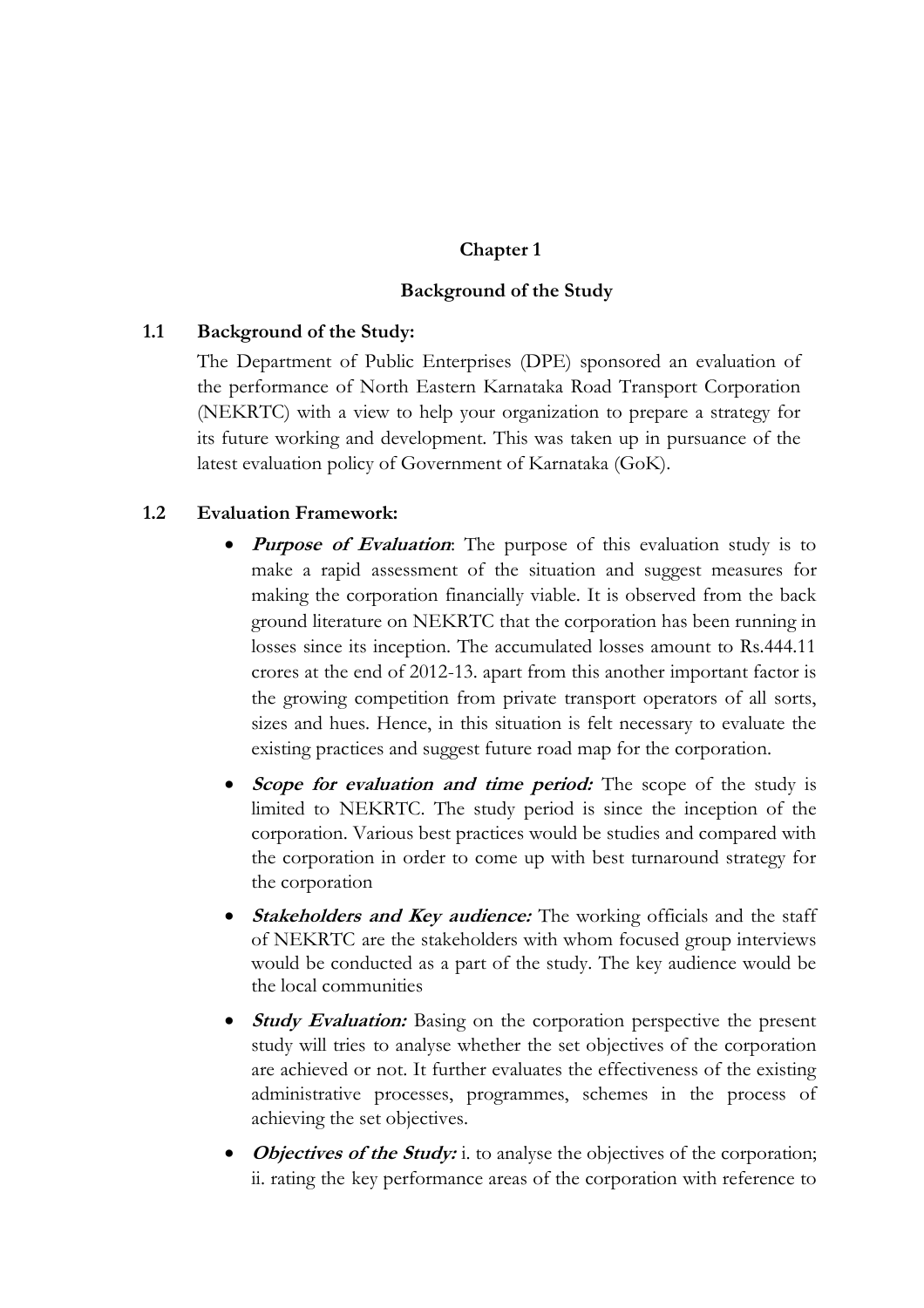industry leaders in the last five years; iii. To study the actual and expected return on investment and to make a gap analysis for making strategic recommendations for increasing return on investment; iv. To develop a balanced score card which can ensure the financial viability of NEKRTC.

- **Benchmark for Evaluation:** Evaluation will be carried out based on the best practices in the Road Transport Industry and bench marking NEKRTC in key performance areas viz., Financial; Customer; Internal business processes; and Organizational learning and growth. Bench mark evaluation will be carried out after analyzing the researches carried out at Central Institute of Road Transport, Pune.
- Since the study is based on the focused group interviews and secondary data the confidence interval can be set at 95%. The data availability and the period of study is limited to12 years i.e., since the inception of the corporation.
- As the study is limited to a single corporation there may not be much risks involved in data collection. Only limitation might be the availability of officers in their busy work schedules.

**1.3 Role of Transport corporations in Economic Development of the State**  Transport Sector in India is a very extensive system comprising different modes of transport like roads, railways, aviation, inland waterways and shipping, which facilitates easy and efficient conveyance of goods and people across the country. The backbone of economic development of India depends on its transportation. Road Transport is the primary mode of transport which plays an important role in conveyance of goods and passengers and linking the centers of production, consumption and distribution. It plays a significant role in influencing the pattern of distribution of economic activity and improving productivity. It is also a key factor for promoting socio-economic development in terms of social, regional and national integration.

Sustained economic growth has brought about expansion of the transport sector. The share of transport sector in Gross Domestic Product (GDP) of India has increased from 6.4 % in 2003-04 to 6.5 % in 2011-12. However, the contribution of road transport sector in GDP has increased from 4.6% in 2003-04 to 4.8 % in 2011- 12. The share of various sub-sectors of the transport sector in the GDP since 2003- 04 is given in Table1.1.

|                                                             | 2003- | $2004 -$ | $\mid$ 2005- | $\mid$ 2006- | $2007 -$ | 2008- |     |     |                         |  |  |
|-------------------------------------------------------------|-------|----------|--------------|--------------|----------|-------|-----|-----|-------------------------|--|--|
| <b>Sector</b>                                               | 04    | 05       | 106          | l 07         | 08       | 09    |     |     | 2009-10 2010-11 2011-12 |  |  |
| As percentage of GDP(at factor cost and constant<br>prices) |       |          |              |              |          |       |     |     |                         |  |  |
| Railways                                                    |       | LU.      |              |              |          |       |     |     |                         |  |  |
| Road                                                        | 4.6   | 4.8      | 4.8          | 4.8          | 4.7      | 4.8   | 4.7 | 4.6 | 4.8                     |  |  |

**Table 1.1 Share of Different Modes of Transport in Gross Domestic Product**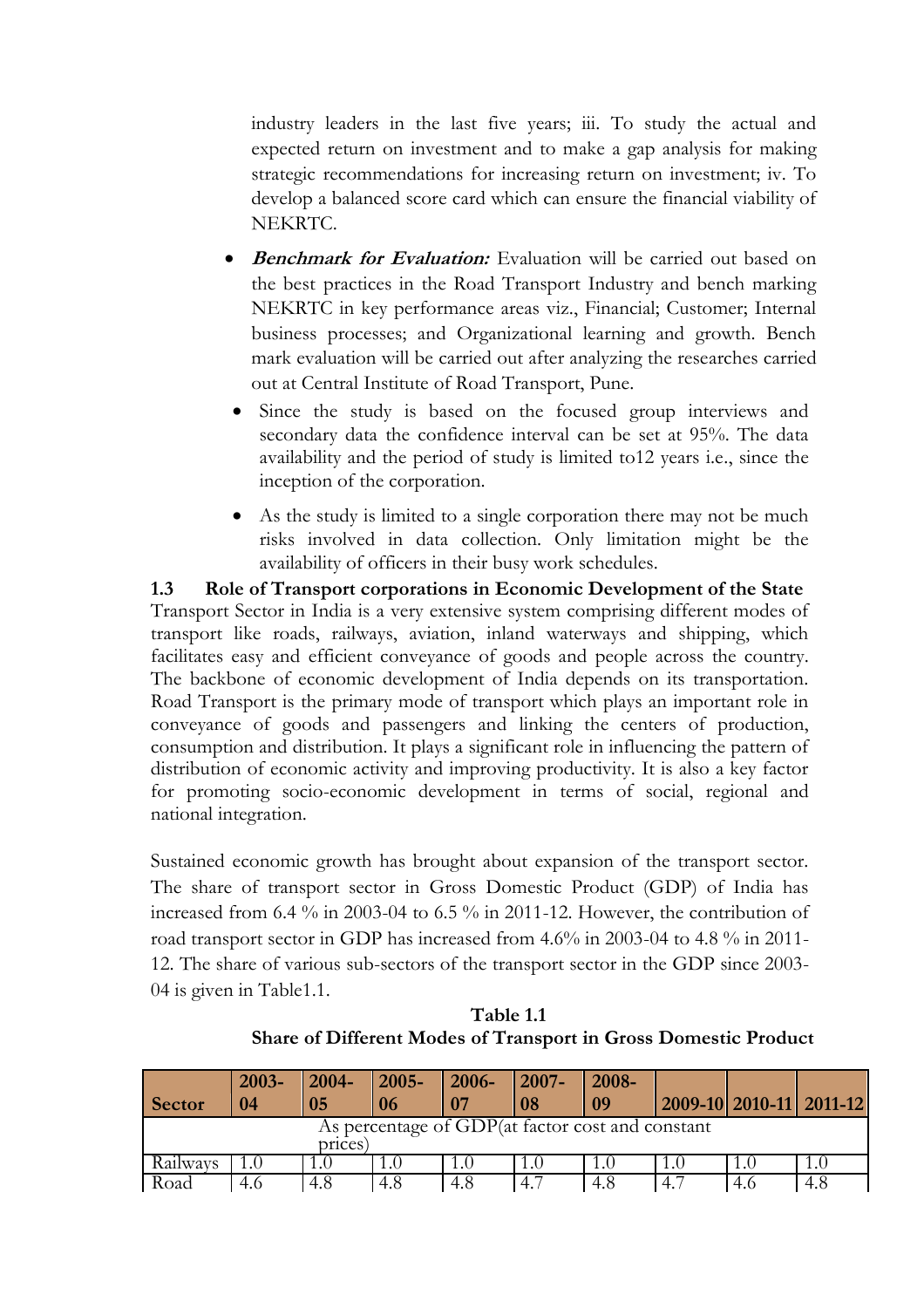| Transport<br>$\ast$ |     |         |     |     |         |     |     |     |     |
|---------------------|-----|---------|-----|-----|---------|-----|-----|-----|-----|
| Water               | 0.2 | 0.2     | 0.2 | 0.2 | 0.2     | 0.2 | 0.2 | 0.2 |     |
| Transport           |     |         |     |     |         |     |     |     |     |
| $\ast$              |     |         |     |     |         |     |     |     |     |
| Air                 | 0.2 | 0.2     | 0.2 | 0.2 | 0.2     | 0.2 | 0.2 | 0.2 | 0.2 |
| Transport           |     |         |     |     |         |     |     |     |     |
| $\ast$              |     |         |     |     |         |     |     |     |     |
| Services            | ს.5 | $0.5\,$ | 0.5 | 0.5 | $0.5\,$ | 0.4 | 0.4 | 0.4 | v.4 |

*(Source: Central Statistical Organisation, Government of India)*

## **1.3.1 Governments Role in Transport Corporations**

Under the federal set up in India, the centre, states and local authorities have well defined powers of taxation and management of road transport, as earmarked in the Seventh Schedule of the Constitution. The Union Government of India levies import duties on the import of diesel, motor spirit, tyres and tubes, and vehicle and spare parts/accessories; and excise duties on diesel, motor spirit, tyres and tubes, and vehicle and spare parts/accessories, produced or manufactured in India.

State governments levy different types of taxes on road transport. These taxes include sales tax/VAT on motor spirit and lubricants and specific taxes like motor vehicle taxes, fees, tax on passengers and goods. Motor Vehicle Taxes (MVT) is levied in all States and Union Territories (UTs) except UT of Lakshadweep. The existing tax structure of motor vehicles in India is characterized by variations in tax structures, incidence, tax rates and bases of levies.

# **1.3.2 Central Government Levies**

The import duties and excise duties on motor vehicles & accessories, tyres and tubes, high speed diesel oils & motor spirit collected by central government from Road Transport Sector indicates that revenues collected by central government from motor vehicles & accessories, tyres & tubes, high speed diesel oil & motor spirit increased from Rs. 1,862.7 crores, Rs. 803.4 crores, Rs. 727.6 crores and Rs. 1,202.3 crores in 1990-91 to Rs. 21,402.2 crores, Rs. 4,871.1 crores, Rs. 15,673.3 crores and Rs. 27,465.0 crores in 2012-13 respectively. High speed diesel oil witnessed a sharp fall in revenue collection from Rs. 21,824.0 crore in 2008-09 to Rs. 7,715.7 crore 2009-10. Motor spirit and high speed diesel oil witnessed a declining trend in tax revenue collection since the year 2010-11. However, there was a continuous increase in collection of tax revenue from motor vehicles & accessories and tyres & tubes after 2008-09. The revenue collected by central government from motor spirit was the highest (39%) followed by motor vehicles & accessories (31%), high speed diesel oil (23%) and tyres & tubes (7%) during 2012-13 respectively. The composition of tax revenue collected by central government from road transport sector as on 31st March, 2012 is shown in graph 1.2.